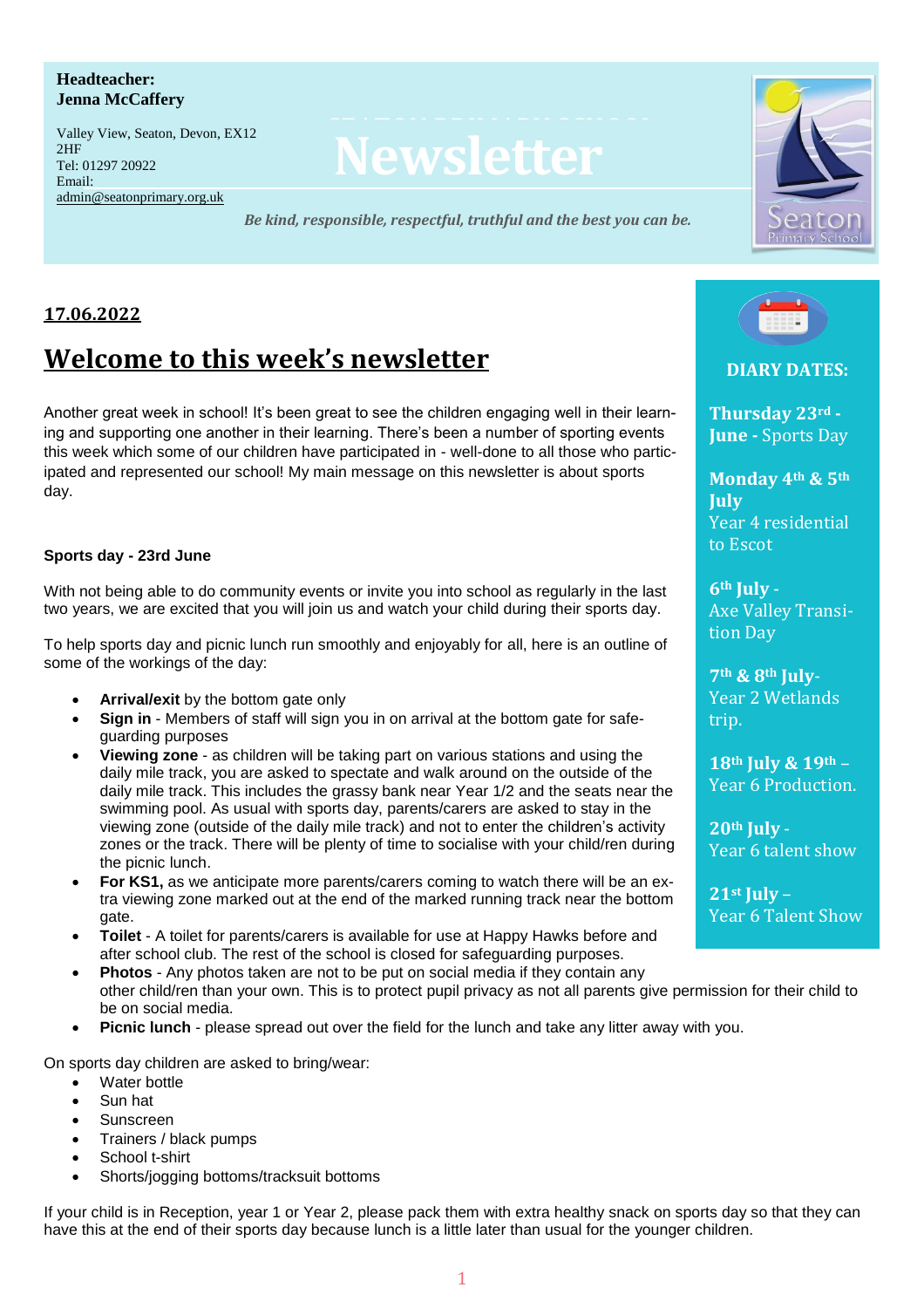Our fantastic PTA will be serving refreshments for you so please do bring some change and will also be selling (for small voluntary donations) pre-loved school uniform.

We look forward to you joining us on sports day. Let's hope for fine weather!

All the best, Miss McCaffery

#### **Allergy Friendly School**

We are an allergy friendly school and we ask that you are careful not to pack nuts in your child's packed lunch box or any foods containing nuts.

# **PTA**

Did you know that our PTA help to fund some of the wonderful extra-curricular work our children get to do, such as the drumming workshop and Daisi art days.

 **Thank you**

A special thanks to Hannah Williams for bringing Tom the therapy dog to school to dren. They thoroughly enjoy

# **Class News**

#### **Reception**

This week Reception have continued to learn about Pirates. We were sent another letter from Captain Jack and he had sent us a map! We followed it to 'X marks the spot' and we found a telescope. We then created our own maps and telescopes to help us to become pirates! We have also been creating pirate scenes and a 'walk the plank' to add to our boat outside. The children have really enjoyed our whole class Phonics teaching this week and it has been fun to play lots of Pirate ICT games to sort real and nonsense words. In Maths we have been focussing on spatial reasoning and rotating shapes to make pictures. All in all lots of sun and lots of fun.

#### **Year 1**

Year 1 have had a very busy two weeks since our return to school after half-term. We are immersed in our new topic "At the Seaside". In English we have been exploring Seaside Poems and are preparing to write and perform our beach poems next week. In science we are looking at seasonal change and weather, particularly Summer and sunshine, and in Geography we are looking at physical features of the seaside. The children have been lucky enough to enjoy a Daisi Art workshop this week. All the children have created their fossil design using a starch-resist fabric painting technique. They look Awesome!"





#### **Year 2**

This week Year 2 have been busy starting a new piece of writing called 'Something Fishy'. The children enjoyed watching the short film and have written the story using a range of English skills taught. During Maths we have been getting even more familiar with the 2d and 3d shapes, naming their properties. With Sports Day coming up next week, we have been practising our skills in our P.E lessons ready for the big day!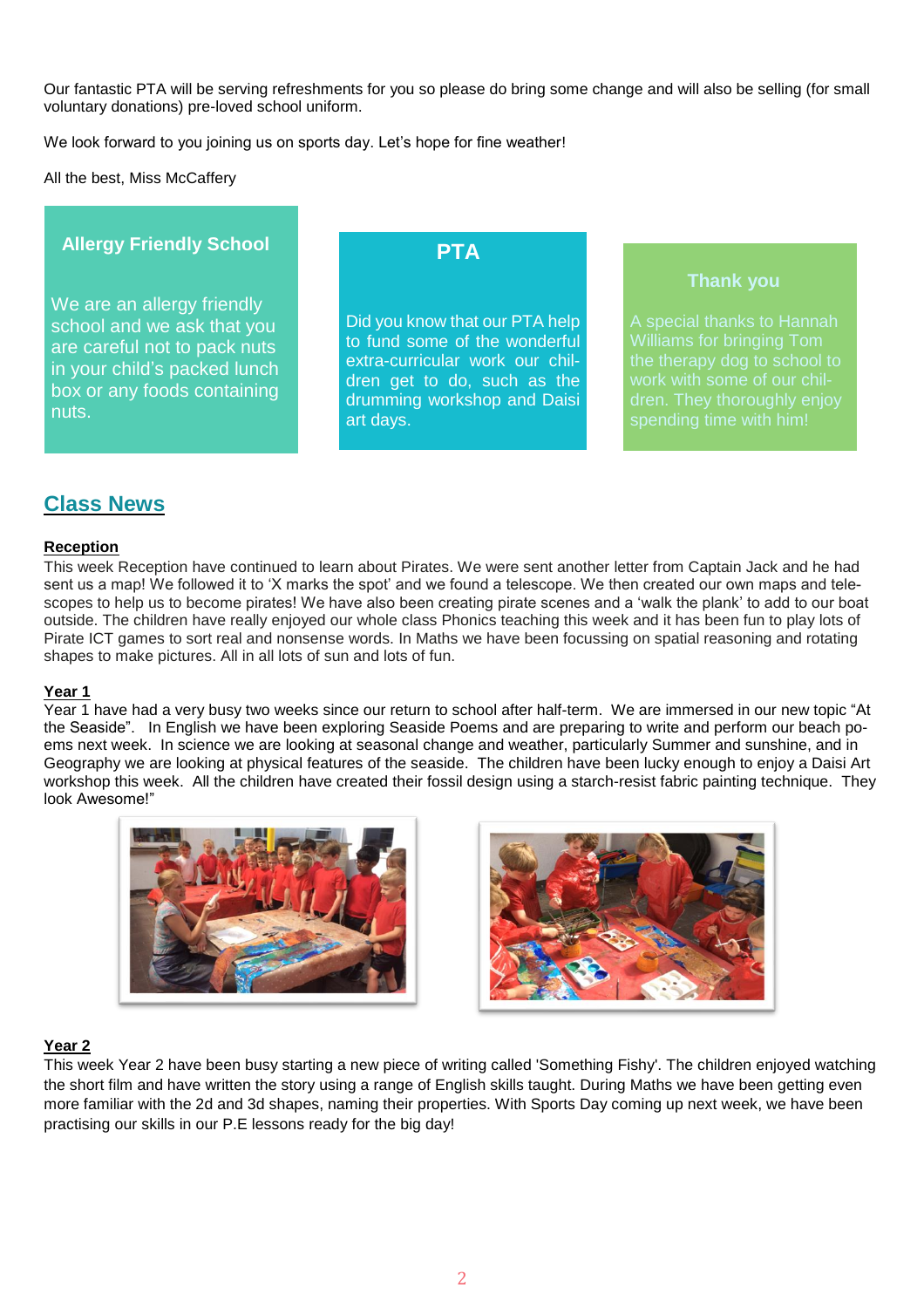#### **Year 3**

Last week year 3 visited the Tutankhamun Exhibition in Dorchester. The children enjoyed seeing all the life-sized artefacts and loved putting everything they had learnt into context. It was a beautiful day so we even squeezed in a trip to the nearby park for a picnic lunch and extra Ancient Egypt themed activities.

In Science we have been learning about the pollination and fertilisation process in plants. We acted the process out on the field using woolly hat and Velcro!

We have moved on to shape and angels in maths and are exploring volcanoes and earthquakes in geography lessons.

#### **Year 4**

Following our very successful beach clean on World Ocean Day, 8th June, Year 4 have worked on a mini project designing their own waste recycling bins. They carefully considered how to make the bins user friendly, environmentally sustainable (some having solar panels powering any moving parts) as well as the need to be seagull proof and attractive on the eye. They then presented their ideas and explained the detail. We are not sure that you will be seeing any of these designs on our streets any time soon but Year 4 have certainly become very passionate about recycling and our environment through our current topic. Continuing on this theme we have been writing persuasive letters in English working on the use of emotive language and rhetorical questions to make a point.

This week Year 4 also completed their Multiplication Tables Check. We are incredibly proud of the way they approached this check and the dedication they have put in to learning their times tables over the past weeks and months. We will of course continue to practise tables at school as they are an essential skill in maths but perhaps with a little less intensity than over the past few weeks!

Finally, a big thank you to Kirsty Viviers for treating the children to ice creams following the beach clean. They were much appreciated.



#### **Golden Book**

The following children have all been entered into the Golden Book over the last fortnight for going 'over and **above' with an aspect of their learning:**



#### **Year 1**

**Isabelle B-** Going over and above in her learning and being a role model to others.

**Ezra O-** For excellent listening and behavior, being a role model to others and doing great English work.

#### **Year 3**

**Ava S-** A fantastic non- fiction report on the ancient Egyptians.

**Lexi L-** An amazing fact page on the Ancient Egyptians.

**Josh F**- A great report on the Ancient Egyptians